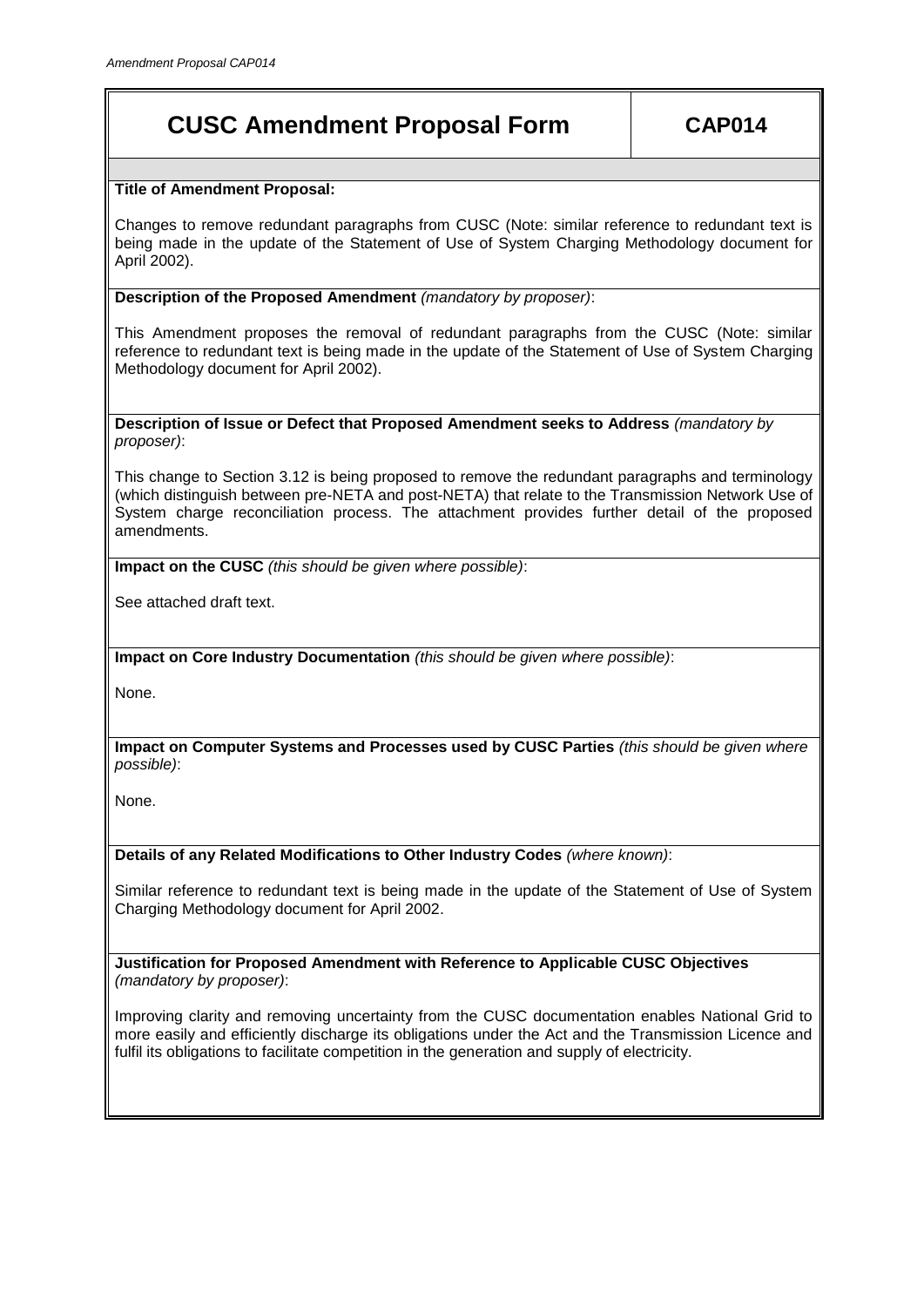| <b>Details of Proposer:</b><br>Organisation's Name:                                                                                     | <b>National Grid</b>                                                                    |
|-----------------------------------------------------------------------------------------------------------------------------------------|-----------------------------------------------------------------------------------------|
| <b>Capacity in which the Amendment is</b><br>being proposed:<br>(i.e. CUSC Party, BSC Party or<br>"energywatch")                        | <b>CUSC Party</b>                                                                       |
| <b>Details of Proposer's Representative:</b>                                                                                            |                                                                                         |
| Name:<br>Organisation:<br>Telephone Number:<br>Email Address:                                                                           | Andy Balkwill<br><b>National Grid</b><br>024 7642 3198<br>andy.balkwill@uk.ngrid.com    |
| <b>Details of Representative's Alternate:</b>                                                                                           |                                                                                         |
| Name:<br>Organisation:<br>Telephone Number:<br>Email Address:                                                                           | Mike Metcalfe<br><b>National Grid</b><br>024 7642 3235<br>michael.metcalfe@uk.ngrid.com |
| <b>Attachments (Yes/No): Yes</b>                                                                                                        |                                                                                         |
| If Yes, Title and No. of pages of each Attachment:                                                                                      |                                                                                         |
| Outline of Changes Required to Complement Proposed Modifications to the Statement of the Use of<br>System Charging Methodology (1 Page) |                                                                                         |

#### **Notes:**

Those wishing to propose an Amendment to the CUSC should do so by filling in this "Amendment Proposal Form" that is based on the provisions contained in Section 8.15 of the CUSC. The form seeks to ascertain details about the Amendment Proposal so that the Amendments Panel can determine more clearly whether the proposal should be considered by a Working Group or go straight to wider National Grid Consultation.

The Panel Secretary will check that the form has been completed, in accordance with the requirements of the CUSC, prior to submitting it to the Panel. If the Panel Secretary accepts the Amendment Proposal form as complete, then he will write back to the Proposer informing him of the reference number for the Amendment Proposal and the date on which the Proposal will be considered by the Panel. If, in the opinion of the Panel Secretary, the form fails to provide the information required in the CUSC, then he may reject the Proposal. The Panel Secretary will inform the Proposer of the rejection and report the matter to the Panel at their next meeting. The Panel can reverse the Panel Secretary's decision and if this happens the Panel Secretary will inform the Proposer.

The completed form should be returned to:

Mark Cox Panel Secretary Commercial Development National Grid Company plc National Grid House Kirby Corner Road Coventry, CV4 8JY

Or via e-mail to: [CUSC.Team@uk.ngrid.com](mailto:CUSC.Team@uk.ngrid.com)

(Participants submitting this form by email will need to send a statement to the effect that the proposer acknowledges that on acceptance of the proposal for consideration by the Amendments Panel, a proposer which is not a CUSC Party shall grant a licence in accordance with Paragraph 8.15.7 of the CUSC. A Proposer that is a CUSC Party shall be deemed to have granted this Licence).